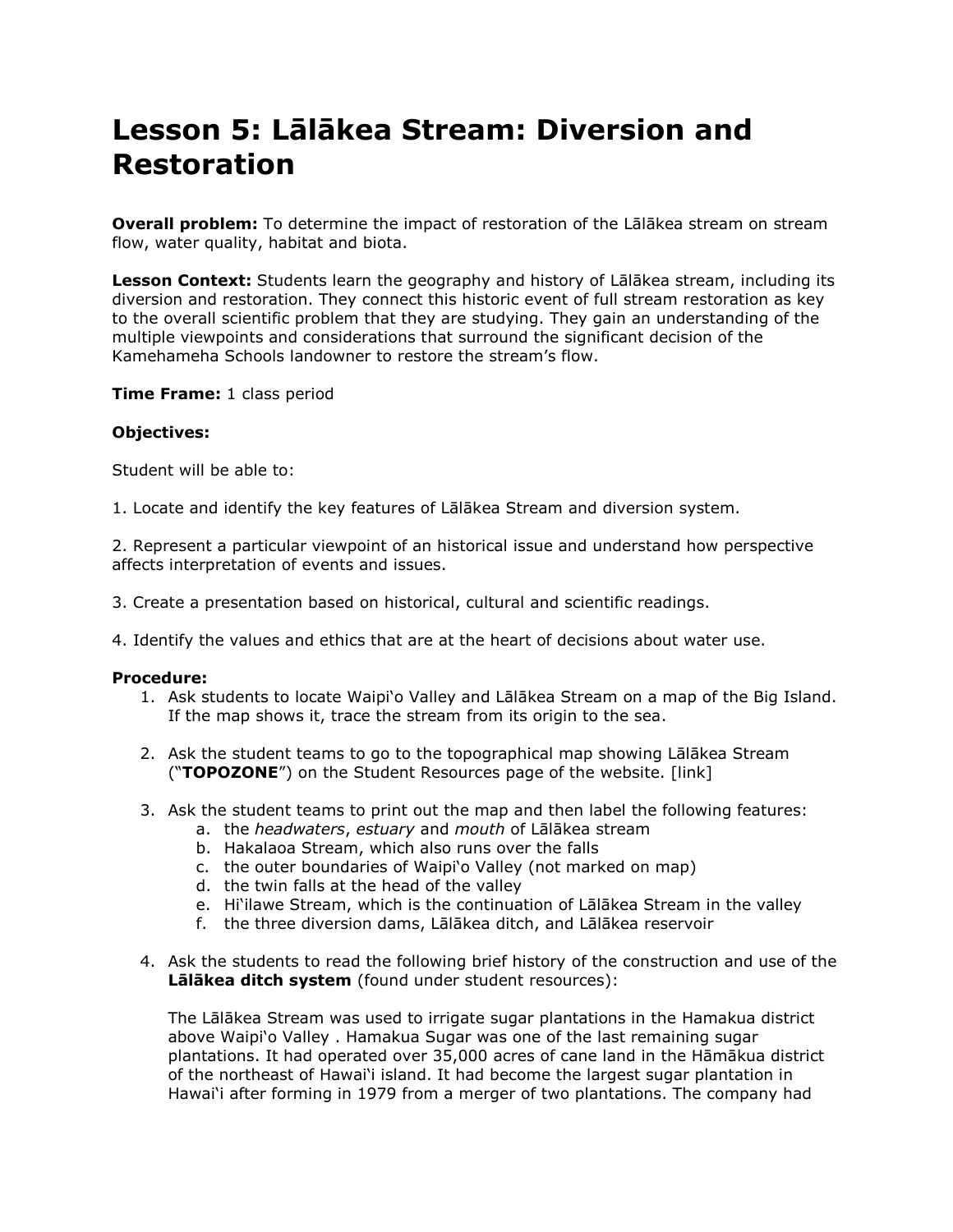irrigated its sugar using the Lower Hāmākua Ditch system (which had opened in 1910) and the Lālākea Reservoir, built in 1920, which contained water that came from diversions of three streams: Lālākea Stream, Hakalaoa Stream, and a small tributary between the two. Water traveled from these diversions by tunnel to the reservoir.

5. Ask the students to pretend that it is **1998 and read the following scenario** (download file from student resources):

The year is 1998. Five years ago, in 1993, the Hamakua Sugar Company went bankrupt and shut down. A year later, Kamehameha Schools/Bishop Estate purchased the property that had belonged to Hamakua Sugar. This included the ditch system and Lālākea Reservoir which had been used to divert water from the stream to irrigate the thousands of acres of cane fields. Now that it is no longer necessary to irrigate the cane fields, others are claiming a need for the water. Taro farmers in the valley and small-scale farmers on the "upside" (above the valley) are claiming to need the water. Some say the diversion should be removed so that the stream can flow its natural course. Others feel that the diversion should be kept in place to provide water to new farming and aquaculture efforts near the reservoir. A complaint has been filed with the government by a community group of farmers in Waipi"o Valley claiming that the water is being wasted.

What should be done about the Lālākea stream and its diversion system? NOTE: Both readings are found in the **Student Resources** page of the Stream Study Website.

- 6. Divide the students into teams and have each team assume a role, selecting from the following:
	- a. Taro farmer in Waipi'o Valley
	- b. A conservation biologist (a scientist working to conserve native ecosystems)
	- c. A farmer (small crop, not sugar) whose land is in the Hamakua uplands near the reservoir and depends on the ditch system for water
	- d. A *kupuna* whose genealogy traces back to Waipi"o Valley
	- e. An o"opu (native stream fish)
	- f. A retired executive from Hamakua Sugar Company
- **7.** Ask students to imagine that, playing the role, they have been invited to present their viewpoint about the future of the Lālākea stream and diversion to a panel of officials from the State Water Commission. This is their chance to convince the authorities of the best course of action *in their opinion*.

Student teams work together to answer the questions listed below (found as "**Water Commission Presentation"** under student resources. The answers are formulated from the same readings as were used in Lesson 4. The team then develops a 5-10 minute presentation using creative formats (chants, poems, stories, powerpoint, legal argument, debate style, tv commercial) to persuade the panel of their recommendation.

What do you think should happen to Lālākea stream in the future? Should it be restored to its natural flow by removing the diversion? Why or why not?

How would you benefit by the action that you suggest? How would others benefit?